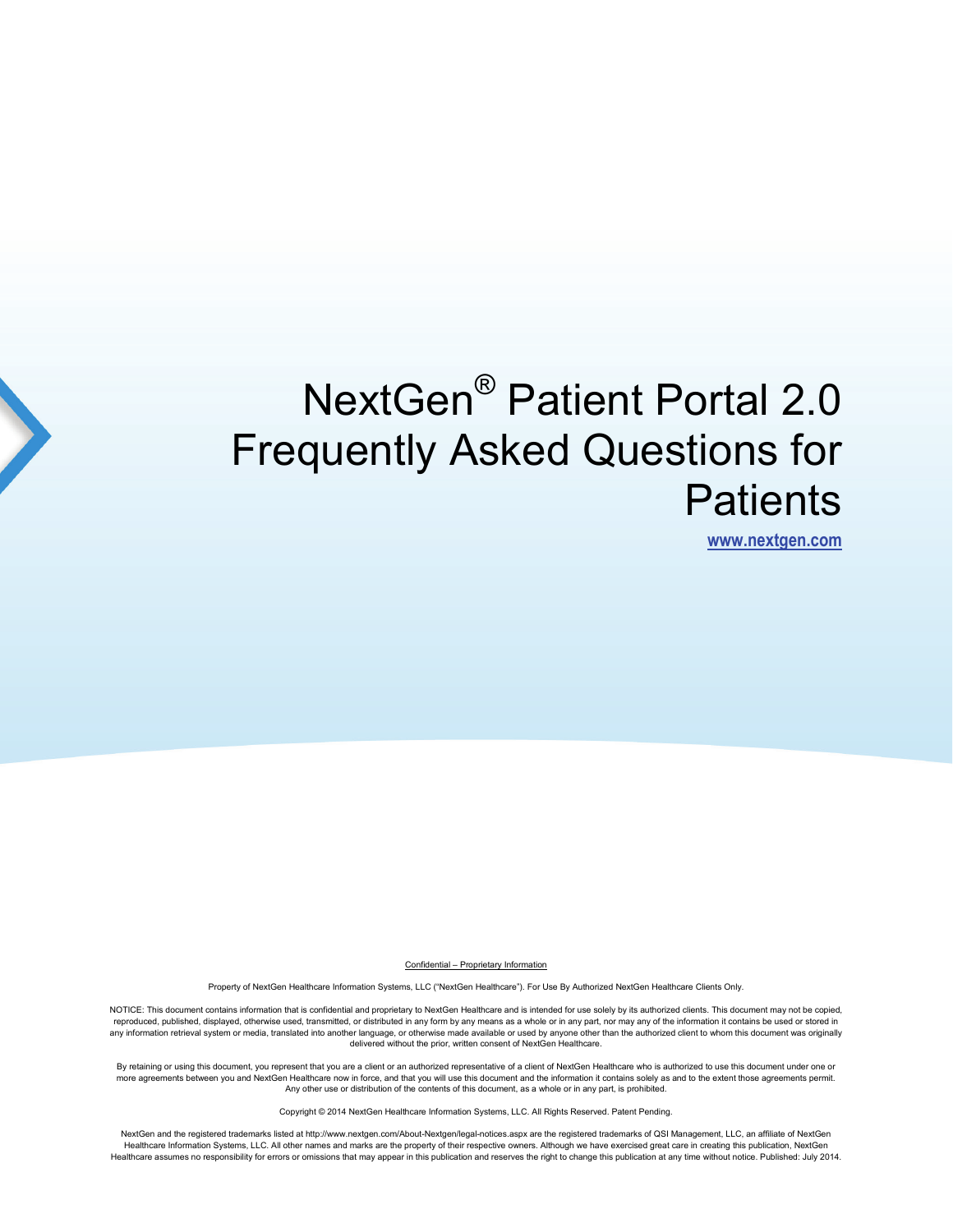# **Overview**

This document provides answers to general questions from patients regarding NextGen Patient Portal.

#### **What are the minimum requirements to use the website?**

The following browsers are supported: Microsoft® Internet Explorer® 8.0 or higher, Mozilla Firefox® 2.0 or higher, Google® Chrome™ and Opera™. For mobile website, mobile devices running on Android™ 4.0 or higher or Apple® iOS 7.1 or higher are supported.

# **How do I enroll and log on to the NextGen Patient Portal website?**

To access NextGen Patient Portal, you must successfully complete enrollment and create an account. You must complete enrollment using a security token before you log on to NextGen Patient Portal. You must obtain the security token from your practice, and set up a user name and password during enrollment.

# **What do I do if the token does not work?**

If the security token provided to you does not work, contact your practice to receive a new token.

# **Can I enroll to NextGen Patient Portal without a token?**

Yes, you can enroll to NextGen Patient Portal using a self-enrollment link. You must obtain the selfenrollment link from your practice. The ability to self-enroll is optional, contact your practice to verify if this option is available to you.

# **How do I retrieve my user name?**

You can retrieve your user name by clicking the **Need help with your user name and password?** link on the log in page. You must select **I'm having problems signing in** and enter your personal information. You will receive an email with a URL to reset the password after you enter the correct details.

# **How do I retrieve my password?**

If you have forgotten the password, you can reset the password by entering the user name and answering the forgotten password security question. After answering the security question, you will receive an email with a URL to reset the password. Your practice has the ability to reset the password, you can contact your practice directly if you cannot retrieve your password.

#### **How do I reset my password if I do not remember the answer to the password security question?**

If you do not remember the answer to the password security question you can select **I'm having problems signing in** and enter your personal information on the *Log In* page. You will receive an email with a URL to reset the password after you enter the correct details.

# **What should I do if I am having difficulty resetting the password?**

If you are having difficulty resetting the password, you can request the practice to provide you a password reset link and token. You will receive an email containing the password reset link in your account. You can reset the password using the link and the password reset token. Contact your practice for assistance if you still have difficulty accessing your account.

#### **Can I combine my accounts?**

You must contact your practice to combine your accounts in NextGen Patient Portal. Your practice should authorize NextGen Healthcare to change your account information.

Confidential – Proprietary Information – For Use By Authorized NextGen Healthcare Clients Only. Do Not Distribute. Published: July 2014.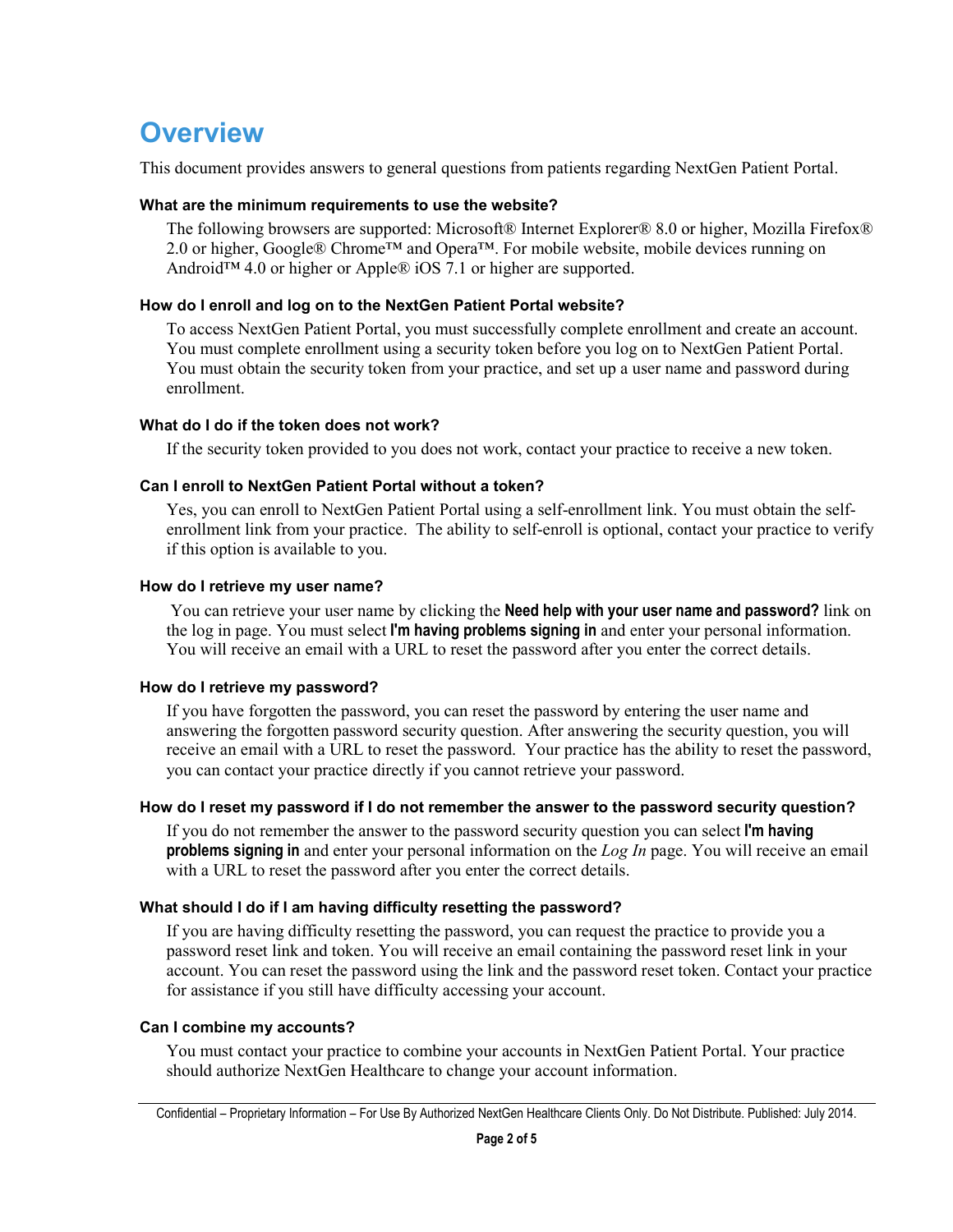#### **Can someone else log on to my account?**

The system is secure. No one can access your account unless they have access to your user name and password. You must always create a strong password with a combination of alpha-numeric and special characters for your account. If anyone else tries to access your account with an incorrect user name or password, the system will lock your account after four attempts.

#### **Why am I unable to open a PDF or other documents received from a doctor?**

Many NextGen Patient Portal documents are in Adobe Acrobat® format. To view these documents, you need an Adobe® Acrobat® Reader. Ensure you have the latest Adobe Acrobat Reader installed in your system.

#### **Why am I unable to open any documents received from a doctor, even though I have Adobe Acrobat Reader installed?**

If Adobe Acrobat Reader is installed, but you still cannot open any documents, then verify if JavaScript is enabled in your computer. JavaScript is required to display messages and it may not be enabled on your browser. Click the **Having Trouble?** link on your NextGen Patient Portal page for instructions to enable scripting.

#### **What should I do if I see an error message when trying to open or download a document sent from a doctor?**

When trying to open or download a document, if you are receiving an error message such as:

- Internet Explorer cannot download 50PPM from nextmd.com.
- Internet Explorer was not able to open the internet site.
- The requested site is either unavailable or cannot be found. Please try again.

In these cases, there could be issues with the Internet Explorer security settings. Click the **Having Trouble?** link on your NextGen Patient Portal page for instructions to fix this issue.

# **Can I book appointments from NextGen Patient Portal?**

You can book appointments online using NextGen Patient Portal provided that the practice has enabled this functionality. You can also send an appointment request to the practice if you are unable to book an appointment.

# **Can I see all my appointments in the Inbox?**

Depending on how your practice's portal is set up, you may see all appointments (including those made by phone or at the practice, or only those appointments made through NextGen Patient Portal

#### **Can I renew my medications from NextGen Patient Portal?**

You can send a request to renew active and inactive medications from NextGen Patient Portal. Your provider must approve the medication renewal request. You will receive a medication refill in your NextGen Patient Portal account after your provider approves your request.

#### **How do I pay my statement on NextGen Patient Portal?**

Depending on how your practice's portal is set up, you may be able to view statements and make patients. When an electronic copy of a statement uploads to your account, you will receive an email notification indicating a statement is available.

Only the latest statement is payable on NextGen Patient Portal. If you have a pending payment that you cannot pay online, you should contact your provider and request for a new statement. If your statements are overdue, contact the practice to resend the statement.

Confidential – Proprietary Information – For Use By Authorized NextGen Healthcare Clients Only. Do Not Distribute. Published: July 2014.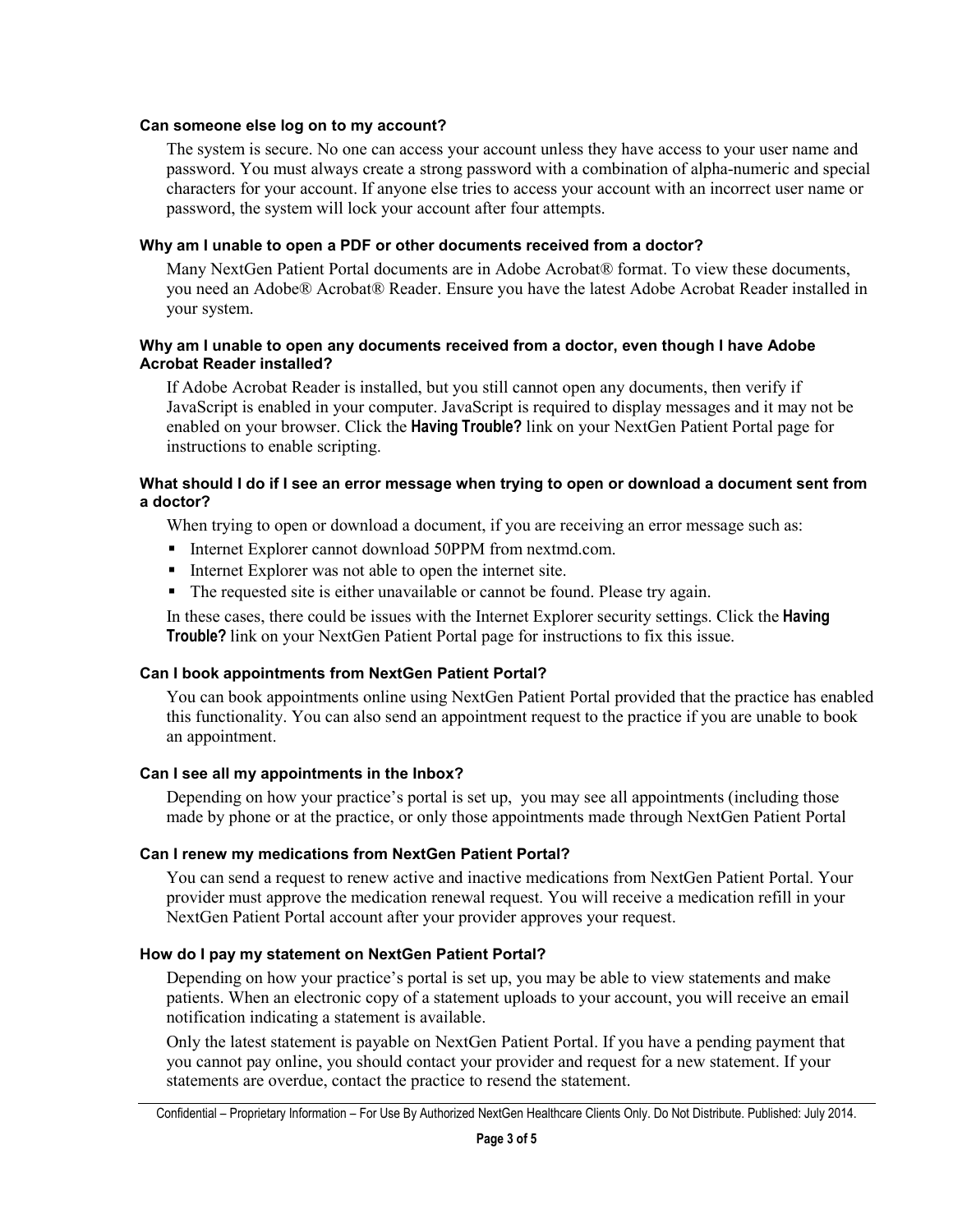#### **Can I see lab results on NextGen Patient Portal?**

Documents and lab results are not automatically uploaded to NextGen Patient Portal; they need provider approval prior to upload.

You should send your provider a secure message from the NextGen Patient Portal account asking for the status of a recent lab result. When your provider sends you an electronic copy of the lab result, you will receive an email notification indicating a document is available in the Inbox.

# **Why does the Submit button appear to be frozen?**

Check the following:

- If you are using a mobile device, then try using a computer instead.
- If you are not using a mobile device, try a different browser, if possible.
- If JavaScript is disabled in the browser. Click the **Having Trouble?** link on your NextGen Patient Portal page for instructions to fix this issue.
- If there were any other messages displayed on the screen, then contact your practice to report the issue.

# **Are the same features available on NextGen Patient Portal in all the practices?**

The NextGen Patient Portal system helps you communicate with your provider in a fast and efficient manner. There are different modules in the system that allow you to communicate with your provider, request a medication renewal, make an appointment request, view statements, make online payments, request your personal health record, and so on. Your practice has the ability to customize the NextGen Patient Portal based on specific needs.

# **Can I use NextGen Patient Portal on my mobile device?**

Yes, NextGen Patient Portal is now available for mobile devices and tablets. There is no special mobile app that you need to download. On you mobile device, either open your enrollment email and click the NextGen Patient Portal link or enter the link in your mobile browser to access the NextGen Patient Portal mobile site. Only mobile devices running on Android 4.0 or higher or Apple iOS 7.1 or higher are supported.

#### **Should I register to use NextGen Patient Portal on my mobile device or tablet?**

You can access and use NextGen Patient Portal on your computer or mobile device if you have an active account with a user name and password. You need not create a new account to access NextGen Patient Portal on your mobile devices if you have an active account.

# **What is a Patient Health Record (PHR)?**

A Patient Health Record is a document that contains information from your chart and can include allergies, medications, conditions, lab results, vital signs, immunizations, procedures, insurance, social history, family history, advanced directives, instructions, referral reasons, plan of care, demographic info and functional status. You can save and download your PHR as a PDF or CCDA document.

#### **What is a CCDA document?**

A CCDA (Consolidated Clinical Document Architecture) document is similar to a PHR, but uses a healthcare industry standard to organize information and is formatted in XML. You can take this file to other practices or healthcare entities and they can import the information from this file into their system.

Confidential – Proprietary Information – For Use By Authorized NextGen Healthcare Clients Only. Do Not Distribute. Published: July 2014.